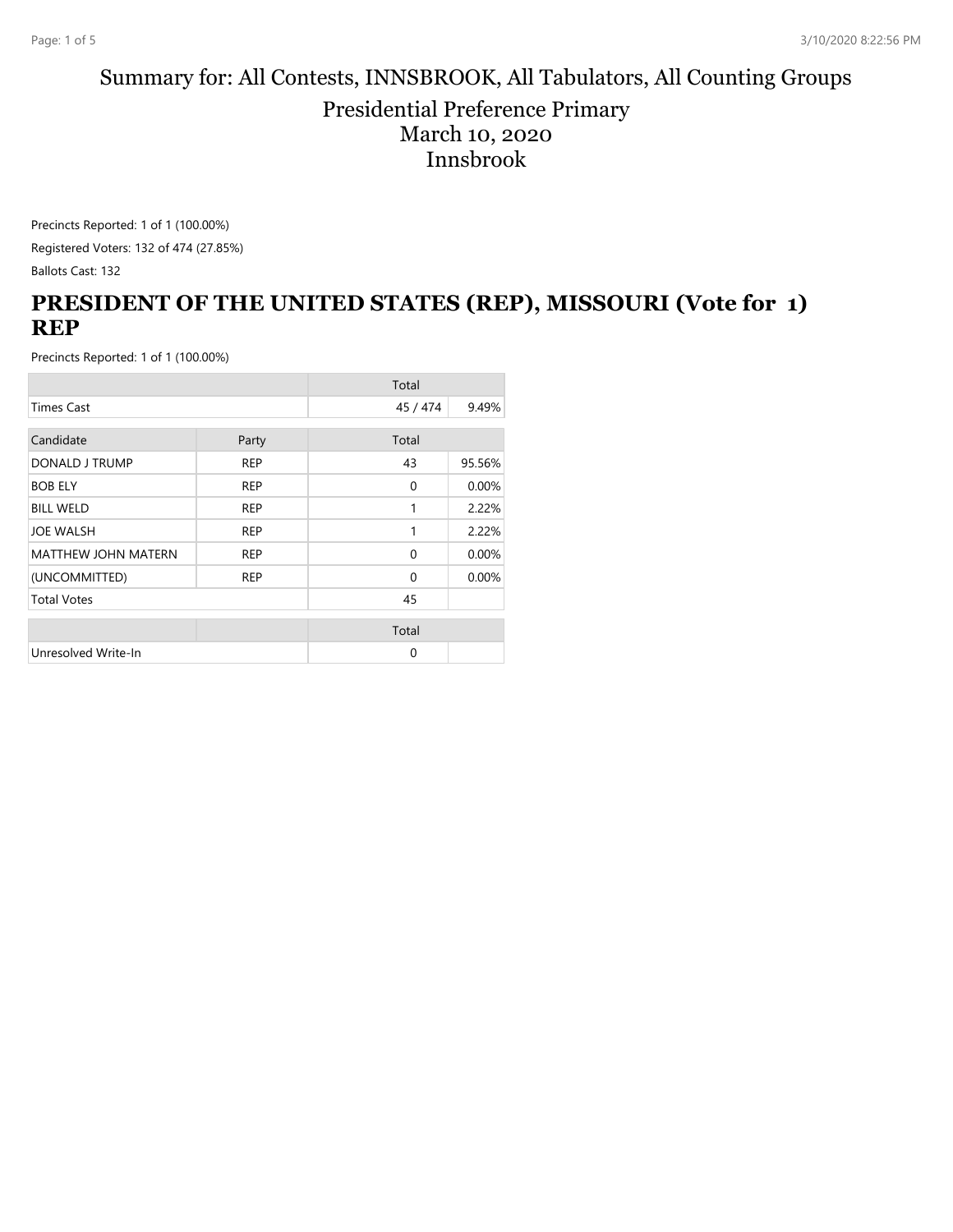# **PRESIDENT OF THE UNITED STATES (DEM), MISSOURI (Vote for 1) DEM**

|                            |            | Total    |          |
|----------------------------|------------|----------|----------|
| <b>Times Cast</b>          |            | 87 / 474 | 18.35%   |
| Candidate                  | Party      | Total    |          |
| <b>AMY KLOBUCHAR</b>       | <b>DEM</b> | $\Omega$ | 0.00%    |
| TOM STEYER                 | <b>DEM</b> | $\Omega$ | 0.00%    |
| <b>TULSI GABBARD</b>       | <b>DEM</b> | $\Omega$ | 0.00%    |
| LEONARD J. STEINMAN II     | <b>DEM</b> | 0        | 0.00%    |
| <b>CORY BOOKER</b>         | <b>DEM</b> | $\Omega$ | 0.00%    |
| JOSEPH R. BIDEN            | <b>DEM</b> | 76       | 87.36%   |
| ELIZABETH WARREN           | <b>DEM</b> | $\Omega$ | 0.00%    |
| PETE BUTTIGIEG             | <b>DEM</b> | $\Omega$ | 0.00%    |
| <b>BERNIE SANDERS</b>      | <b>DEM</b> | 11       | 12.64%   |
| <b>VELMA STEINMAN</b>      | <b>DEM</b> | 0        | 0.00%    |
| <b>HENRY HEWES</b>         | DEM        | $\Omega$ | $0.00\%$ |
| <b>ANDREW YANG</b>         | DEM        | 0        | 0.00%    |
| ROQUE DE LA FUENTE         | DEM        | 0        | $0.00\%$ |
| JOHN K. DELANEY            | <b>DEM</b> | 0        | 0.00%    |
| <b>JULIAN CASTRO</b>       | DEM        | $\Omega$ | $0.00\%$ |
| <b>DEVAL PATRICK</b>       | <b>DEM</b> | 0        | 0.00%    |
| <b>MARIANNE WILLIAMSON</b> | DEM        | 0        | $0.00\%$ |
| <b>MICHAEL BENNET</b>      | <b>DEM</b> | 0        | 0.00%    |
| MICHAEL R. BLOOMBERG       | DEM        | 0        | $0.00\%$ |
| <b>STEVE BURKE</b>         | <b>DEM</b> | $\Omega$ | 0.00%    |
| <b>ROBBY WELLS</b>         | DEM        | $\Omega$ | $0.00\%$ |
| WILLIAM C. (BILL) HAAS     | <b>DEM</b> | $\Omega$ | 0.00%    |
| (UNCOMMITTED)              | DEM        | 0        | $0.00\%$ |
| <b>Total Votes</b>         |            | 87       |          |
|                            |            | Total    |          |
| Unresolved Write-In        |            | 0        |          |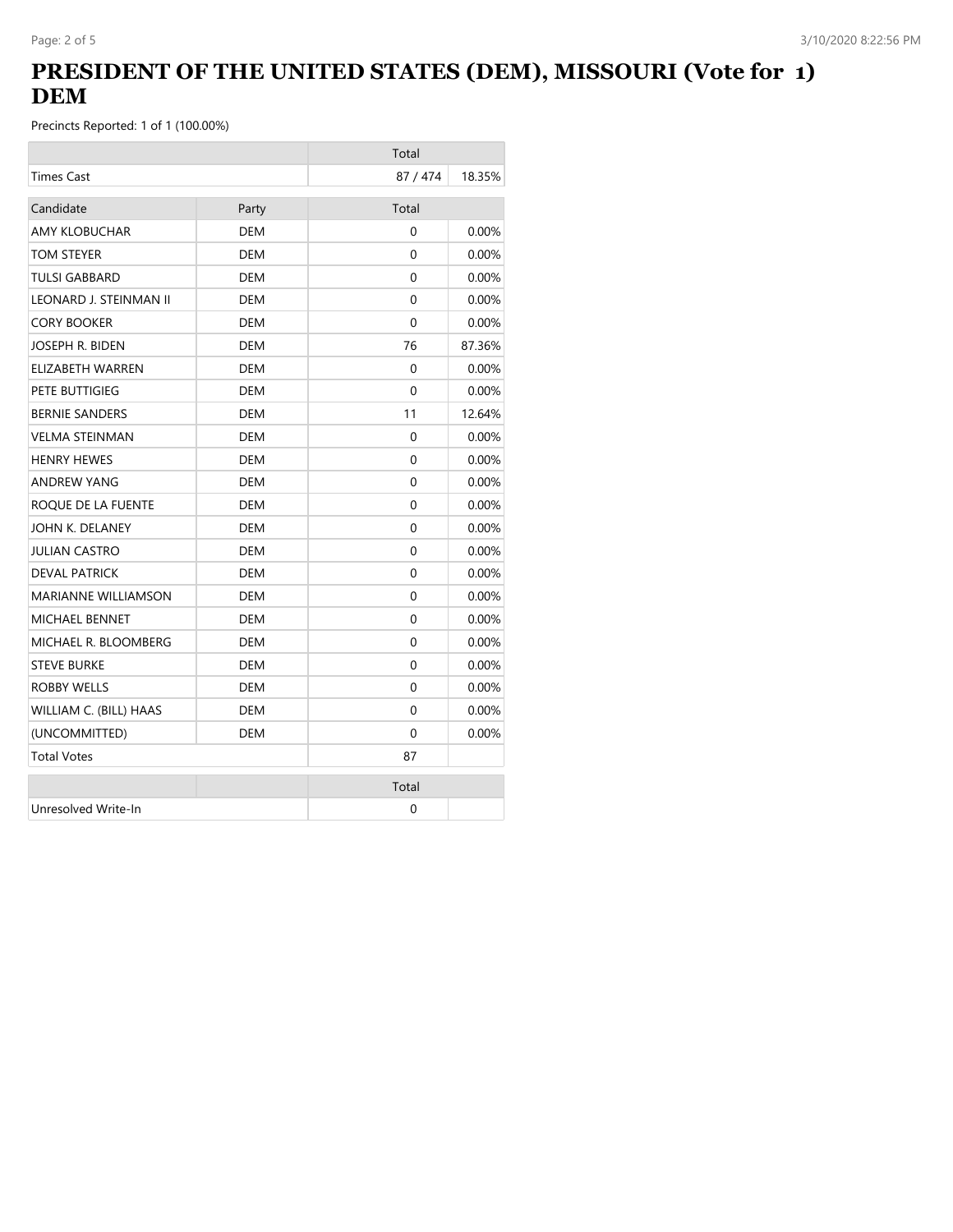# **PRESIDENT OF THE UNITED STATES (LIB), MISSOURI (Vote for 1) LIB**

|                         |       | Total    |       |
|-------------------------|-------|----------|-------|
| <b>Times Cast</b>       |       | 0/474    | 0.00% |
| Candidate               | Party | Total    |       |
| <b>JACOB HORNBERGER</b> | LIB.  | 0        | N/A   |
| (UNCOMMITTED)           | LIB.  | 0        | N/A   |
| <b>Total Votes</b>      |       | $\Omega$ |       |
|                         |       | Total    |       |
| Unresolved Write-In     |       | 0        |       |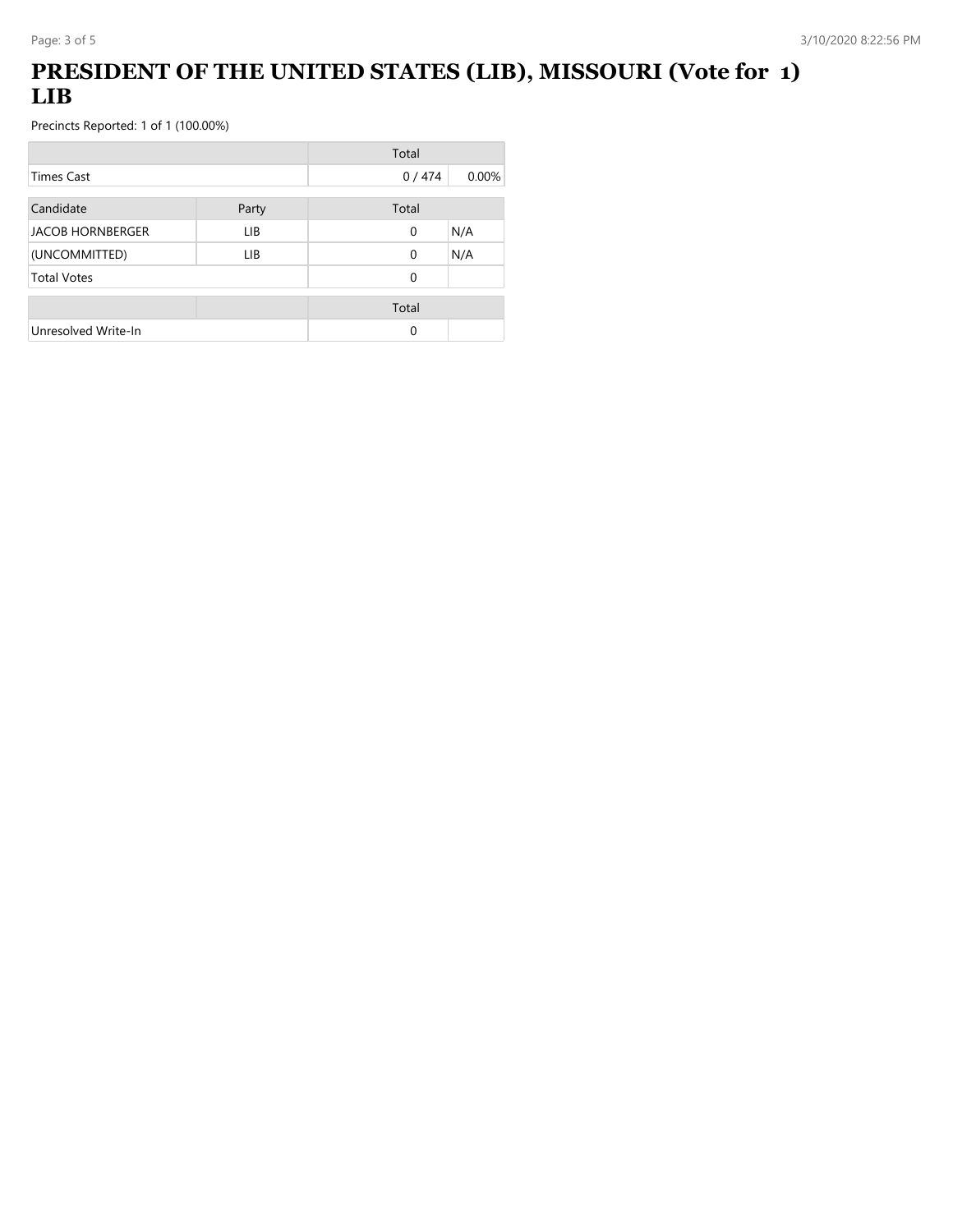# **PRESIDENT OF THE UNITED STATES (GRN), MISSOURI (Vote for 1) GREEN**

|                      |       | Total        |       |
|----------------------|-------|--------------|-------|
| <b>Times Cast</b>    |       | 0/474        | 0.00% |
| Candidate            | Party | Total        |       |
| <b>HOWIE HAWKINS</b> | GREEN | $\mathbf{0}$ | N/A   |
| <b>DARIO HUNTER</b>  | GREEN | $\mathbf{0}$ | N/A   |
| <b>DAVID ROLDE</b>   | GREEN | $\mathbf{0}$ | N/A   |
| (UNCOMMITTED)        | GREEN | $\Omega$     | N/A   |
| <b>Total Votes</b>   |       | $\Omega$     |       |
|                      |       | Total        |       |
| Unresolved Write-In  |       | 0            |       |